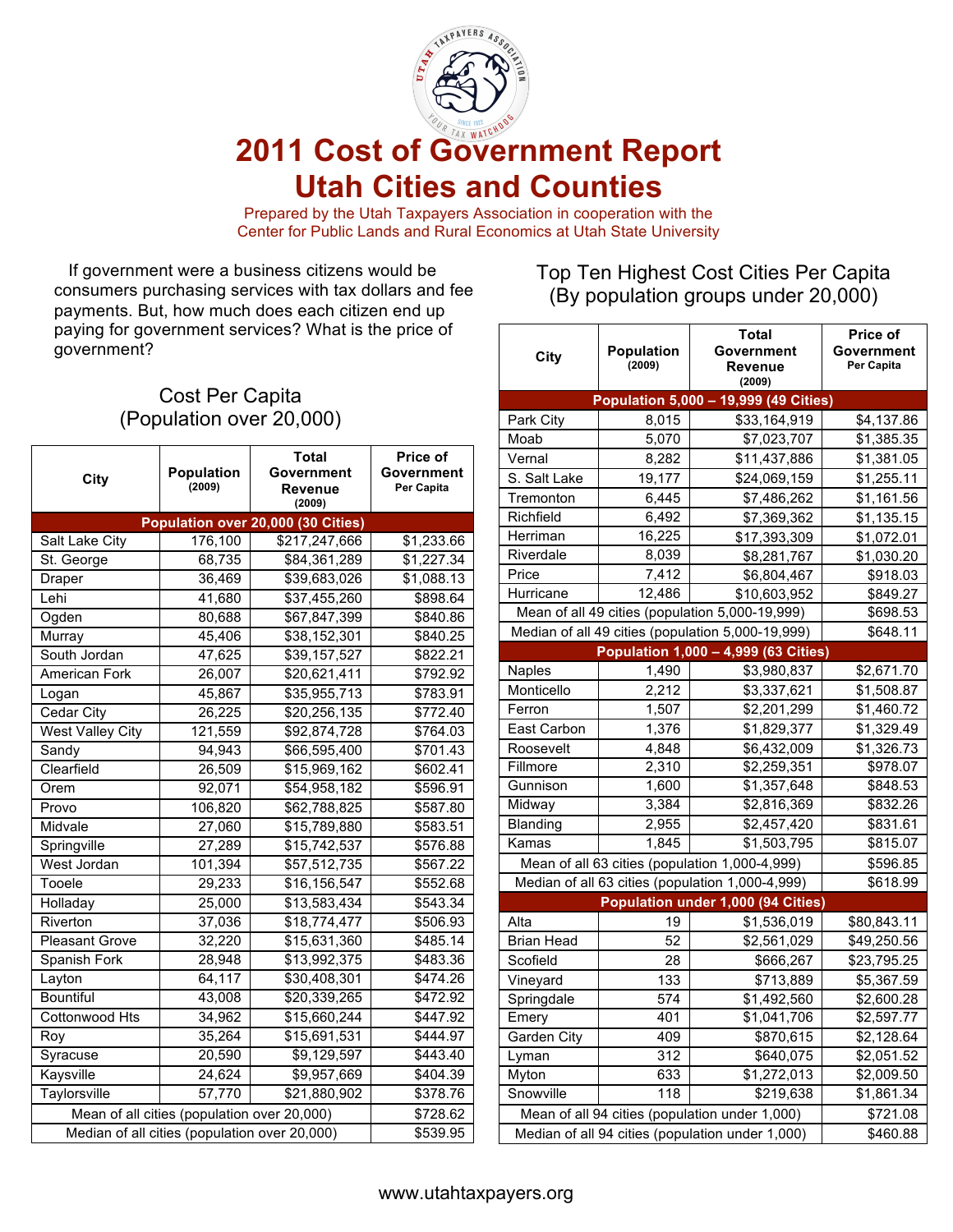The Utah Taxpayers Association regularly reviews the budgets and tax rates of Utah's cities and counties. To provide a more systematic means of comparing how well elected officials in these cities and counties control public spending, the Taxpayers Association worked with the Center for Public Lands at Utah State University to measure the cost of government per capita. In broad terms, this study describes the cost of government per capita by dividing the total revenue from all sources by the population of the city or county. An explanation of our methodology is at the end of the report.

This analysis compares cities in four population

## Top Ten Lowest Cost Cities Per Capita (By population groups under 20,000)

| City                 | <b>Population</b><br>(2009)          | Total<br>Government<br>Revenue<br>(2009) | <b>Price of</b><br>Government<br>Per Capita |
|----------------------|--------------------------------------|------------------------------------------|---------------------------------------------|
|                      |                                      | Population 5,000 - 19,999 (49 Cities)    |                                             |
| Hooper               | 5,113                                | \$1,635,642                              | \$319.90                                    |
| <b>Fruit Heights</b> | 5,102                                | \$1,646,058                              | \$322.63                                    |
| <b>Farr West</b>     | 5,074                                | \$1,633,333                              | \$327.81                                    |
| <b>West Point</b>    | 8,546                                | \$2,839,161                              | \$332.22                                    |
| Alpine               | 9,651                                | \$3,357,147                              | \$347.85                                    |
| <b>Cedar Hills</b>   | 8,974                                | \$3,322,861                              | \$370.28                                    |
| South Weber          | 5,958                                | \$2,249,099                              | \$377.49                                    |
| North Ogden          | 17,146                               | \$6,783,918                              | \$395.66                                    |
| Hyrum                | 7,518                                | \$3,028,379                              | \$402.82                                    |
| Clinton              | 18,964                               | \$7,670,078                              | \$404.45                                    |
|                      | Population 1,000 - 4,999 (63 Cities) |                                          |                                             |
| Monroe               | 2,539                                | \$606,295                                | \$238.79                                    |
| Elwood               | 1,030                                | \$254,480                                | \$247.07                                    |
| Centerfield          | 1,499                                | \$377,505                                | \$251.84                                    |
| Aurora               | 1,071                                | \$282,931                                | \$264.17                                    |
| Honeyville           | 1,251                                | \$334,644                                | \$267.50                                    |
| Genola               | 1,824                                | \$503,418                                | \$276.00                                    |
| Enoch                | 4,877                                | \$1,411,588                              | \$289.44                                    |
| <b>Spring City</b>   | 1,222                                | \$362,989                                | \$297.05                                    |
| Plain City           | 4,920                                | \$1,509,557                              | \$306.82                                    |
| Mendon               | 1,308                                | \$413,706                                | \$316.29                                    |
|                      |                                      | Population under 1,000 (94 Cities)       |                                             |
| Sterling             | 349                                  | \$57,782                                 | \$165.56                                    |
| Joseph               | 435                                  | \$74,657                                 | \$171.63                                    |
| Rocky Ridge          | 681                                  | \$118,091                                | \$173.41                                    |
| Fayette              | 355                                  | \$68,936                                 | \$194.19                                    |
| Daniel               | 890                                  | \$178,525                                | \$200.59                                    |
| Wallsburg            | 360                                  | $\overline{$}75,153$                     | \$208.76                                    |
| Randolph             | 670                                  | \$150,486                                | \$224.61                                    |
| Henrieville          | 143                                  | \$32,197                                 | \$225.15                                    |
| Cornish              | 389                                  | \$92,140                                 | \$236.86                                    |
| Glenwood             | 547                                  | $\overline{$}129,898$                    | \$237.47                                    |

groups - under 1,000, between 1,000 and 4,999, between 5,000 and 19,999, and all the remaining cities. In addition, this analysis compares all the counties in a single group.

#### **Population vs. cost per capita**

#### **Utah cities and counties**

The Taxpayers Association's Cost of Government study reveals two broad trends. First, there is a general trend that the smaller the population, the higher the cost per capita of government. Thus, Alta (\$80,843), Brian Head (\$49,251) and Scofield (\$23,795), populations 19, 52 and 28 respectively, are by far the most expensive governments in the state, on a per capita basis. Similarly, Daggett county's (population 702) per capita cost of government (\$7,989) is nearly triple that of any other county, regardless of population.

Nevertheless, the correlation between population size and cost of government per capita is only rough, since the lowest cost per capita government in the state belongs to Sterling, population 360. Salt Lake and West Valley, Utah's two largest cities cost \$1,234 and \$701 each. In other words, the two largest cities fall squarely in the middle of the cost per capita of all Utah cities.

#### **Utah's urban counties**

The general relationship between population and cost of government demonstrated by Utah's cities holds true for urban counties (those with population over 100,000). An exception to that rule is two striking differences in Salt Lake and Weber counties where costs are significantly higher than population trends would suggest.

 Although Salt Lake County has double the population of any other county, it is the most expensive urban county in the state. In fact, the cost of Salt Lake county government is 76 percent higher than the cost of Utah county, Utah's second largest county. Notably, Salt Lake county is nearly the same cost per capita as Box Elder county, even though the population of Box Elder county is  $1/20<sup>th</sup>$  that of Salt Lake county.

Weber County is also a significant outlier among Utah's urban counties. By population, it is the fourth largest in the state, but it is the second most expensive urban county. If the general trend held for Weber County, its cost per capita would be approximately \$340 or \$350, instead of its \$484.